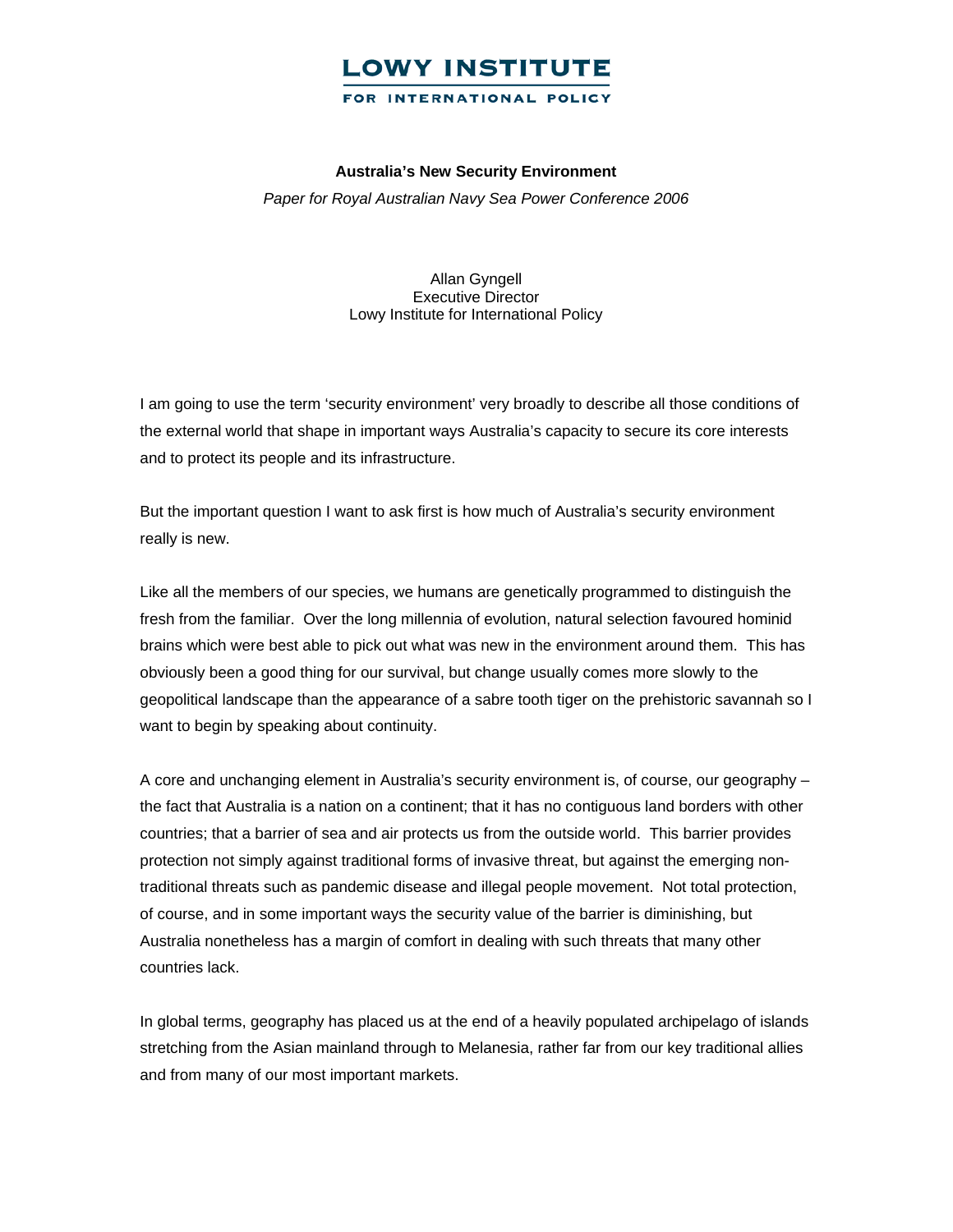FOR INTERNATIONAL POLICY

Geography, together with geomorphology and climate, has also determined the nature of the continent's resources and their distribution. The combination of these natural forces has in turn helped to shape yet another implication for our security: a population that is small but relatively affluent.

It is not just the physical world that influences our security environment; our history and culture do too. Our experience as a nation affects the way we interpret developments in the outside world, the way we define our interests and the direction in which we try to influence outcomes. Like our geography, that does not change either, or at least it does not change quickly.

In saying this, I certainly don't mean to imply that the strategic implications of these physical and human factors are in any sense immutable. The intention or will of major international actors, technological developments, even local politics, can change the meaning of geography very dramatically and very rapidly.

But, as you may have guessed from the fact that I have chosen to start with continuities, I am naturally skeptical of claims of sweeping change in the world. They crop up too frequently in the rhetoric of ministerial speeches and the commentary of pundits to be always true, but I am nevertheless quite prepared to concede that the past ten years have genuinely been a transforming period in Australia's security environment.

It is this decade between 1996 and 2005 that I want to address. I have called it the transmillennium. Ten years is a long enough period for us to be able to begin to distinguish significant changes from the transitory.

The roots of the changes in the transmillennium lie back in 1989 with the unexpected revolutions in Eastern Europe that were to culminate three years later in the dissolution of the Soviet Union. This was genuinely what Hegel would have called a 'world-historical' event. The structure of the international system – the Cold War that had dominated the forty years of post-World War Two international politics – disintegrated. The victor in that war, the United States, was left as the largest economy in the world and its sole superpower – the only country with the capacity to deploy effective force anywhere on the globe. In the face of change of this magnitude it necessarily took time for the key players to adjust to the new environment. Throughout the early 1990s the precise form of this emerging international order was obscure, as was the role the United States would play in it.

But from the middle of the 1990s to the end of 2005, we began to see more clearly the shape of the new system, and to discern its implications.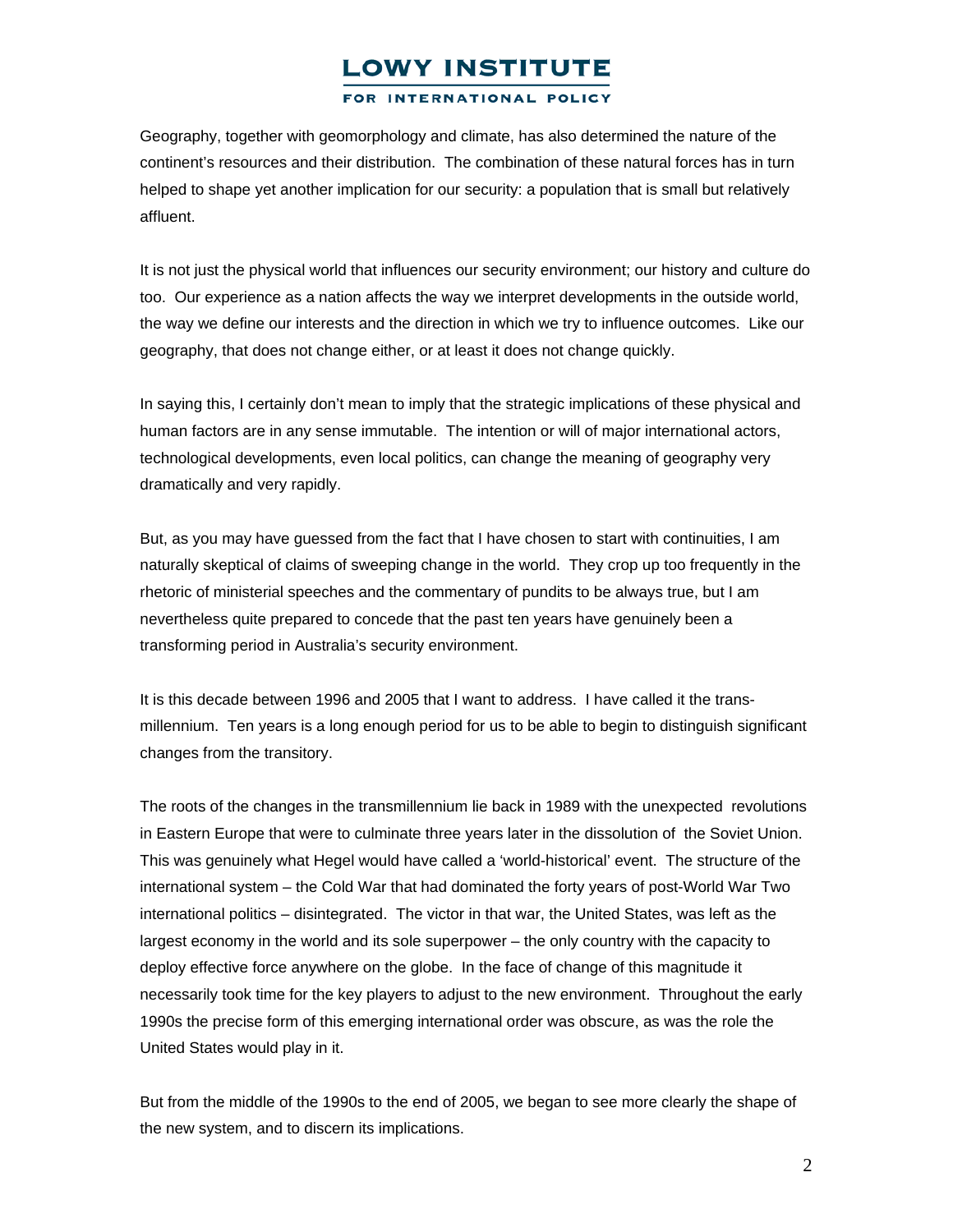FOR INTERNATIONAL POLICY

Two critical events – the 1997 Asian financial crisis and the terrorist attacks of September 11 2001 – were the harbingers of change in Australia's security environment. But these events reflected deeper structural shifts in global power that I want to focus on today. These were China's rise and, more generally, the slow rebalancing of global power towards Asia and the significant increase in the power of transnational, that is non-state, actors in the international environment. Both these, in their turn, had their origins in the communications and technological revolution that we describe in short-hand as globalisation.

The Asian financial crisis began in Thailand in 1997 and spread rapidly, fanned by the formal or informal linkages that most of the so-called Asian tiger economies had established between their currencies and the US dollar. Between 1995 and 1997 the greenback had risen nearly 60 per cent against the yen and it had dragged the Asian currencies up with it. Exports began to fall and the current accounts of regional countries were exposed to closer scrutiny. That scrutiny exposed serious structural flaws in some regional economies. Their regulatory agencies were weak and opaque, their banks and other financial institutions poorly regulated and vulnerable to politically-directed lending and their legal systems were corruptible.

Thailand was the first economy to be hit. Speculation by currency traders, including some of the world's largest financial institutions, intensified from May 1997. Unable to defend its currency, the Thai Government was forced in July 1997 to float the baht.

One by one, in slightly different ways, Korea, Malaysia, Singapore, the Philippines and, finally, Indonesia, were also infected. Any short-term money that could be pulled out of regional banks and stock exchanges fled, as foreign investors began nervously to question their commitment to Asia as a whole. The result was catastrophic: a \$100 billion reversal of capital inflows to Korea and the ASEAN countries in a single year from 1996 to 1997.

The IMF and the World Bank offered financial assistance to the countries affected but loans came with increasingly elaborate requirements for the application of austerity measures, often in areas quite peripheral to the crisis. Actively driven by the United States Treasury, the IMF used economic pressure to achieve broader political ends. Even the Fund now accepts that its prescriptions were seriously flawed.

It was in Indonesia that the interplay of the Clinton administration's economic and the political objectives were to have the deepest impact. Under intense pressure from the IMF, unable to staunch the economic crisis and with few reserves of political support left to draw upon, President Soeharto, who had governed Indonesia since 1965, resigned in May 1998.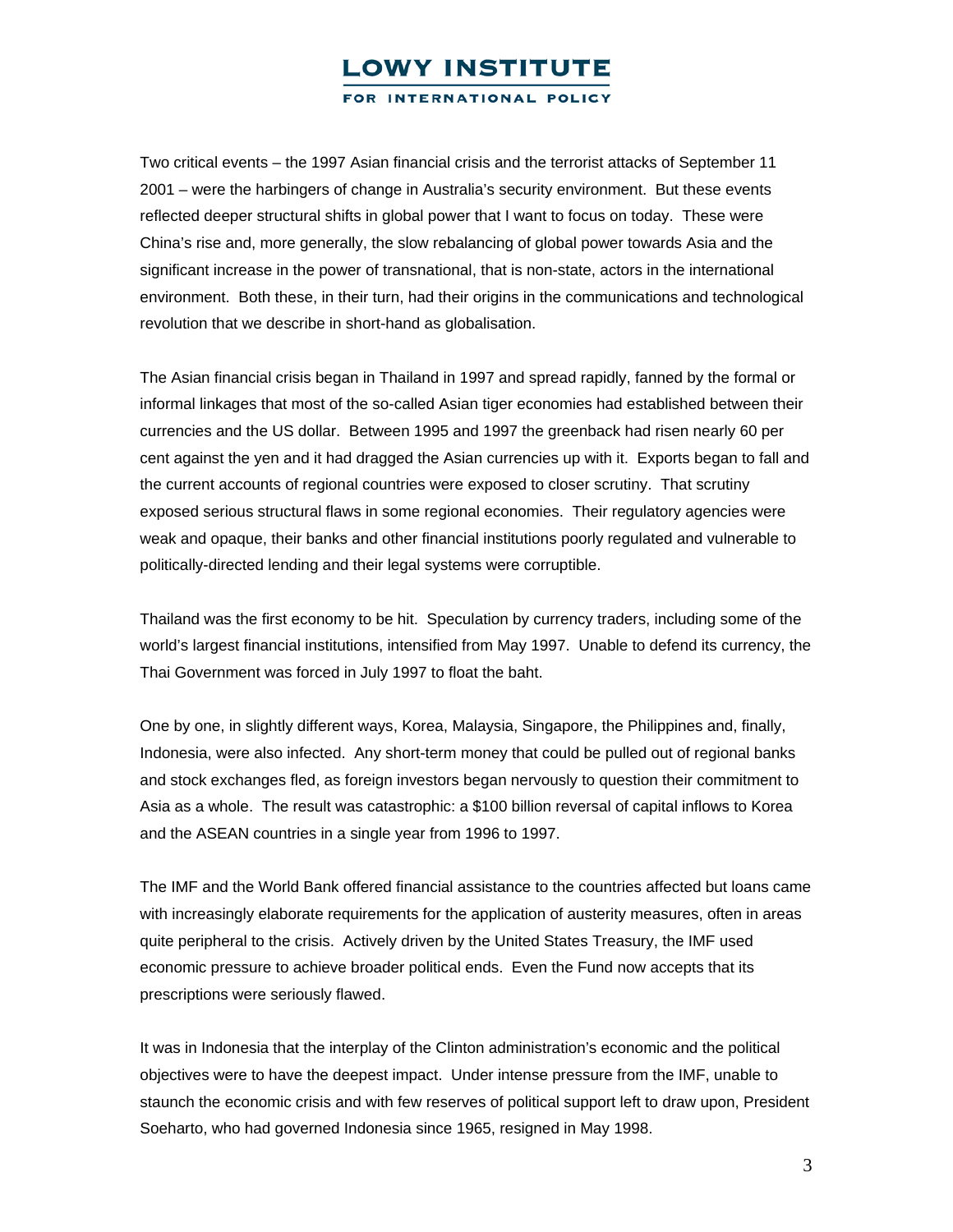FOR INTERNATIONAL POLICY

With him went the New Order regime which had in so many different ways shaped Australia's security environment – mostly beneficially - for more than thirty years. A centralised, authoritarian state dominated by the military suddenly became an open, decentralised, rather chaotic democracy.

A further consequence of the financial crisis came when Soeharto's chosen successor, the eccentric B.J. Habibie, unexpectedly opened up the question of the future status of East Timor. The results of the UN-supervised referendum and the violence that followed are well known. After the Australian-led intervention, East Timor emerged as an independent but fragile state in the region – another important change in Australia's security environment.

In retrospect, the surprising thing in the aftermath of the financial crisis was Asia's resilience. By 1999 all the Asian tigers had returned to positive growth (although still well behind their starting point).

A great deal of the responsibility for that result was the emerging economic power of China. With its currency fixed and its economy more controlled than the other developing Asian economies, China sailed through the crisis without a hitch in its growth. Perhaps the most important consequence of the financial crisis was to hasten and cement China's rise as a major economic and political power. This rise had its origins in the historic decision of Deng Xiaoping to bet on the market system as the best way of preserving the power of the Chinese Communist Party. China's economic growth averaged more than 9 per cent a year between 1995 and 2004, and GDP per person almost doubled. Foreign direct investment flooded into China. In 2001 it was admitted to the World Trade Organization and by 2003 it had become the world's largest recipient of FDI. It is now the single most important contributor to the overall growth in world trade. China also used the crisis to burnish its credentials as a regional political leader, for example by contributing to the IMF relief packages for its neighbours and helping to develop regional responses to the crisis like the Chiang Mai Initiative on bilateral currency swaps.

By the end of the decade of the transmillennium, and largely as a result of China's growth (because Japan, the world's second largest economy, had stagnated through much of the period), Asia had recovered its position, and had emerged with more resilient economic structures. In addition, and more importantly for the long term, much of the region's trade and economic growth was being generated by *intra*-regional trade. Between 1995 and 2004 China's receipt of East Asian exports roughly tripled. On current trends, China will be the region's major export market within the next few years. Much of this trade still flows elsewhere, to the United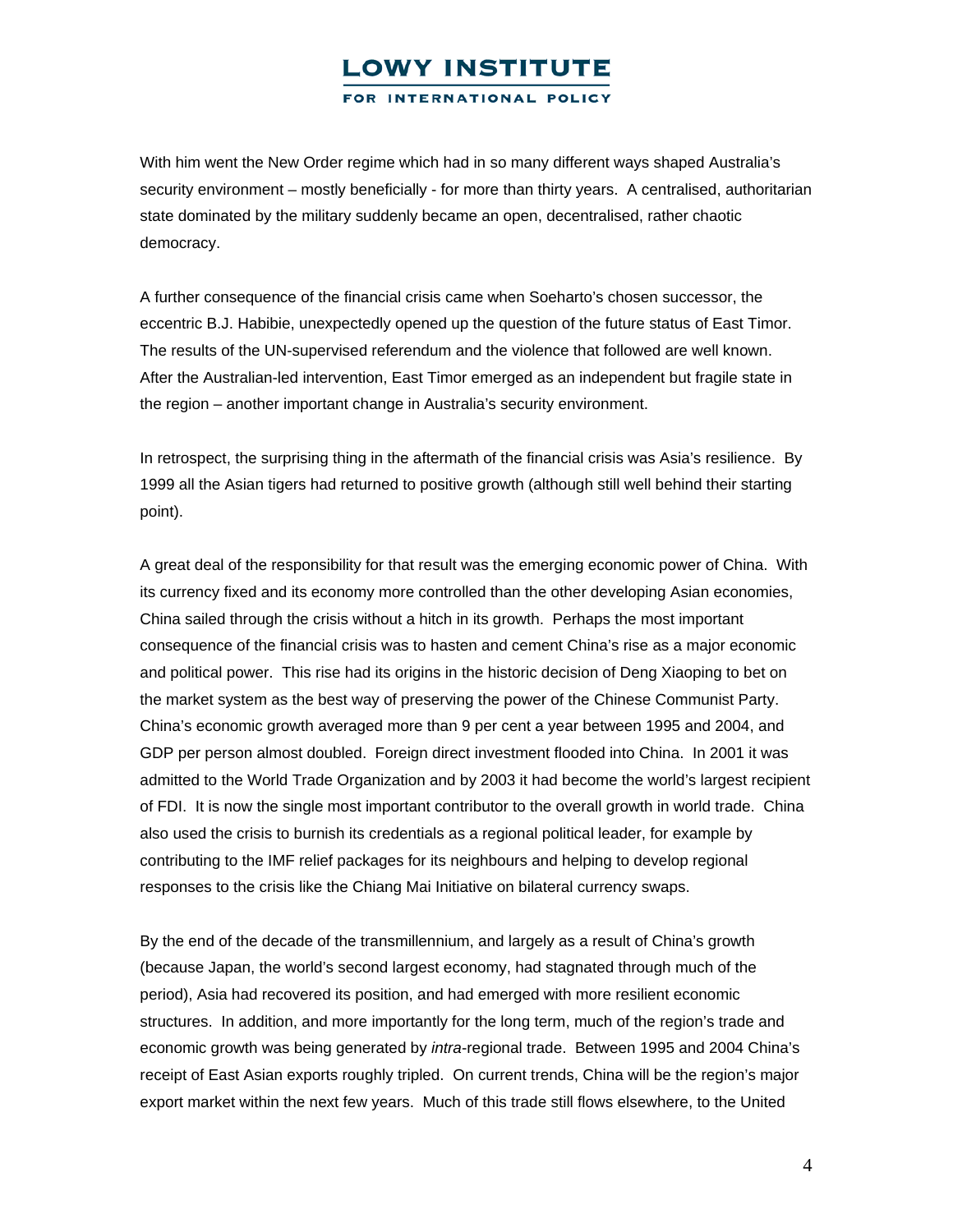#### FOR INTERNATIONAL POLICY

States in particular, but with domestic demand growing so strongly in China and India, that will change.

The important geopolitical development here is not just China's economic growth but Asia's return to a central position in the global economy and power structure. You can measure the size of economies in a couple of ways, but if you use purchasing power parity which is best for comparing wealth between nations, the United States is the largest economy in the world but three Asian countries China, Japan and India fill the next spots.

There's nothing especially remarkable about this. The really extraodinary thing is that we had a couple of centuries in which – largely because of the industrial revolution in Europe – the wealth of two of the world's most populous countries, nations with old and sophisticated cultures, slumped so precipitately. In 1820, China and India together were worth almost 50 per cent of world trade, but by 1950 that had dropped to only 7 per cent. In 2001 the figure was back up to almost 20 per cent.

The rise of India has been less dramatic than China's but is still impressive. It seems to have entered a new phase of sustained growth at higher levels of around 7 per cent a year with a model led by the export of services rather than manufactures.

So what we have seen during the years of the transmillennium is the restoration of China and India to their former positions of importance in the global economy, just as you would expect from two countries with a combined population not far off 2.5 billion.

Whatever caveats must be made about the dangers of projecting growth figures, it is hard to avoid the conclusion that by the middle of this century China's and India's economic importance in the world will have increased substantially. Measured by purchasing power China had 13 per cent of the world's GDP in 2004. By 2050 it is expected to reach 20 per cent. India will grow from 6 per cent to 12 per cent, the US will slip from 21 per cent to 14 per cent and Europe from 21 per cent to 10 per cent. Australia will slip more modestly from 1.1 per cent to 0.7 per cent.

So far we have been talking just about economic growth, but economic strength is a necessary foundation for two sorts of power – hard power, that is military weight and the willingness to use it, and soft power, which is the capacity to influence people culturally and through ideas. The degree to which such power is developed and used depends on other factors, including culture, politics and historical experience but Asia seems likely to provide a growing source of both forms of power in the years ahead.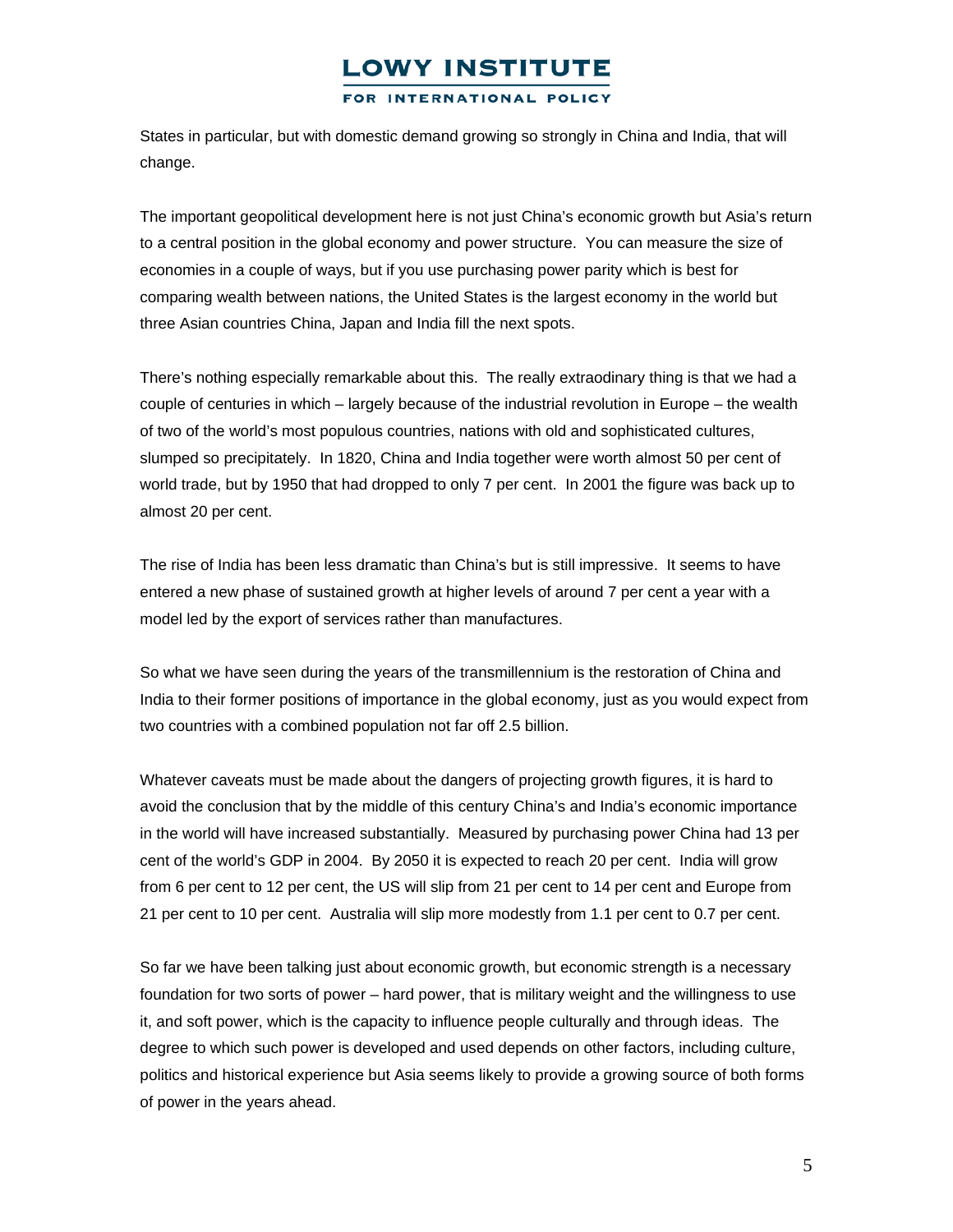FOR INTERNATIONAL POLICY

China and India will inevitably seek to develop military capabilities commensurate with their size and influence. Both face enormous challenges of sustaining growth and development. Like Japan, they will have an eye on the security of the supply lines of resources and energy so critical to their continuing growth. But how will they manage that process? And how will the US react? These are potentially dangerous questions, further complicated by unresolved problems across the Taiwan Strait and on the Korean Peninsula.

It is important not to overlook Japan in any survey of the region. Japan is in some ways the most unpredictable major power in the world at present. I mean by that that while China, at least at the government level, has taken a national decision on its future, I am not sure that the same is true of Japan. Japan remains a huge economy – on exchange rate measurements the second largest in the world – and the world's third largest military force. After a decade and a half of economic stagnation as a result of structural problems in its economy, with a declining population, and faced with the rising power of China, Japan is undergoing a basic reassessment of its future. Its economy is experiencing deep changes, its political system has been shaken up by Prime Minister Koizumi's success in remaking the dominant Liberal Democratic Party, and it is reassessing elements of its post-war pacifist constitution. As a result of all this, though with typical cultural introversion, Japan is engaged in a fundamental debate about its future that will have large consequences for Asia.

On the second sort of power, soft power, Asia will also be more important. We have been used to thinking about globalisation as being the same thing as Americanisation or westernisation, but that is changing. Koreans have already joined the Japanese as Asian global brands but China and India will certainly be next. Even in popular culture – a vital source of soft power - Bollywood, Japanese *Manga* comics and *anime* and Chinese martial arts films are having a growing impact.

You might ask what is new about this for Australia's security environment? After all Asia has been a forum for our security interests for the past hundred years. The answer is that Asia is now more likely than at any time since Australia's European settlement to be the principal centre of global growth, and the crucible of strategic competition, and that it will contain a number of more independent and more powerful actors with the desire and the capacity to influence the  $21^{st}$ century world.

Let me turn now to the second great event of the transmillennium for the Australian security environment: the al-Qaeda terrorist attacks of September 2001, reinforced by subsequent terrorist assaults in Bali, Madrid, London, Jakarta and elsewhere.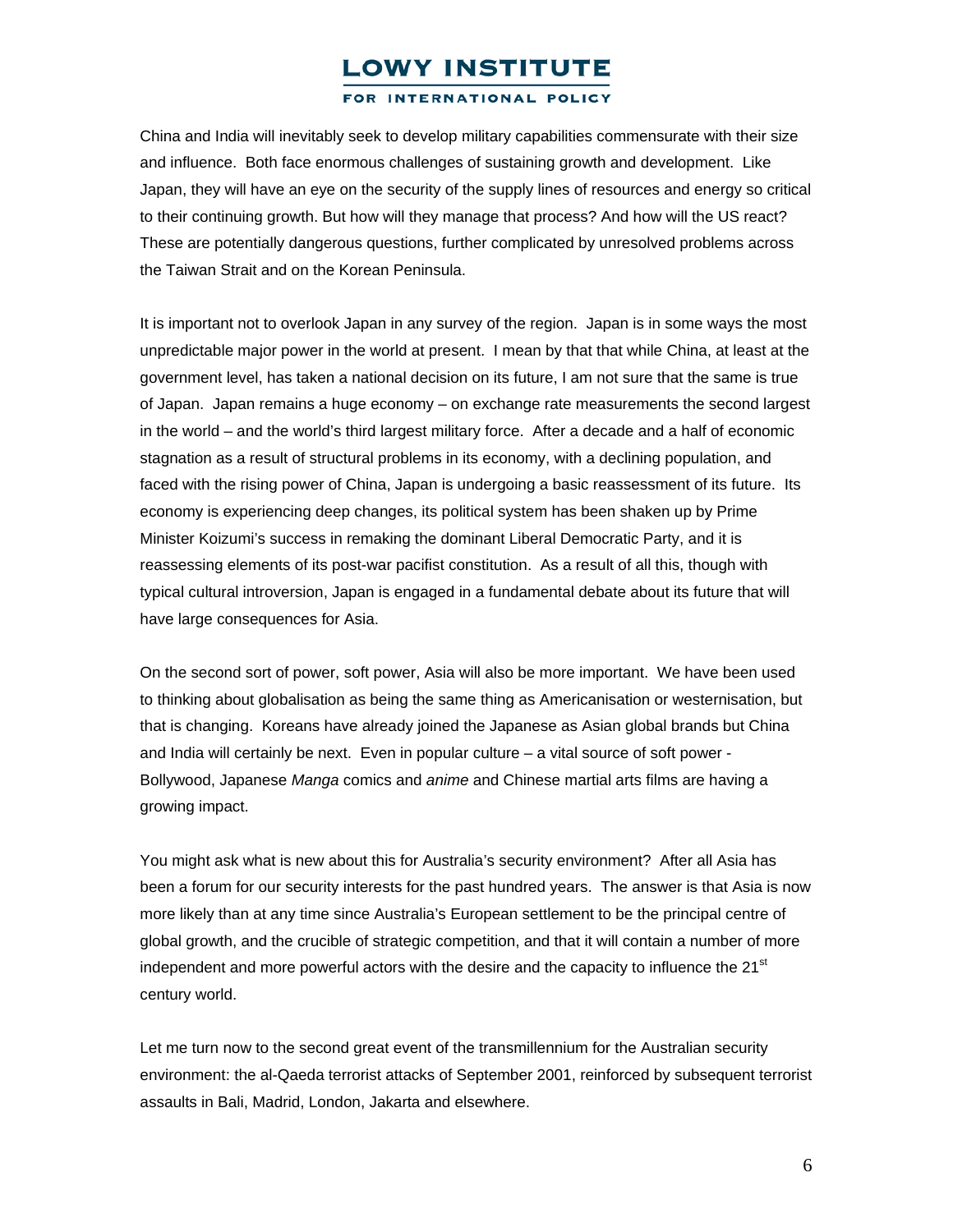#### FOR INTERNATIONAL POLICY

These attacks had consequences that are still being worked through.

- They resolved, temporarily at least, the debate within the United States about how active a role it should play in the world
- They focussed world attention, including Australia's, more directly on the issue of fragile states and global borderlands, and more generally on threats from distant regions
- They underlined the fact that threats in the world no longer came from nation states alone but from a range of other transnational actors, and that these included groups that were not susceptible to traditional doctrines of deterrence and could not be dealt with by traditional military forces alone.

Since its emergence as the victor in the Cold War the United States had been grappling in different ways with the question of how it would use its power. Would it be an active leader seeking to shape a new multilateral foundation for the emerging world as the generation of Americans at the end of the Second World War had done? Would it see itself more modestly as a balancer, a member of a concert of powers, intervening selectively when it felt its interests were affected? Or would it use its power assertively to preserve this unipolar world? The 9/11 attack had the immediate effect of galvanising the United States and giving it, initially at least, a purposeful unity directed against international terrorism. It resolved the debate about how Washington should use the power with which it had emerged from the end of the Cold War. The answer was: actively.

In 2002 the Bush Administration launched its ambitious National Security Strategy, a unilateralist document whose ambition Owen Harries described as being 'no less than to effect a transformation of the political universe'. Soon afterwards, it linked the war on terrorism with the invasion of Iraq. At this point the temporary national and international consensus on American power was fractured.

It is too soon to see the full security implications of the Iraq war. For Australia, however, the lessons the United States takes from its experience there will shape our security environment in important ways. Already public polling in the US is detecting a sharp increase in isolationist sentiment among the American public. How that translates in the post-Bush political environment will matter to us.

The Iraq war also brought home another important development of the transmillennium. During the Cold War the function of alliances was clear. In an almost mechanical way the weighting on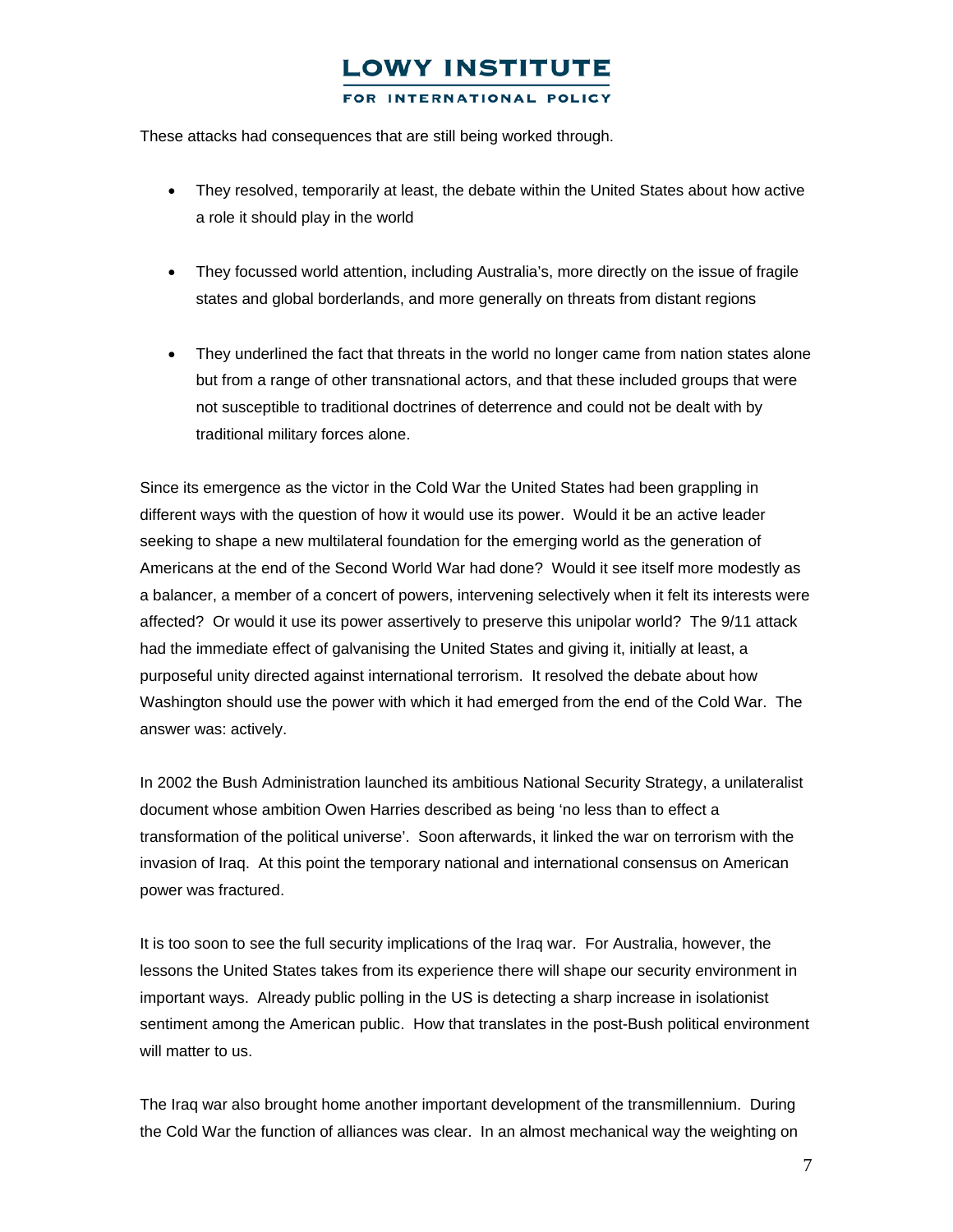#### FOR INTERNATIONAL POLICY

each side matters during a period of bipolar balance. But alliances in a period of unipolarity or multipolarity matter much less. What are they there to do? How are they structured? What sustains them? We have yet to answer that question properly. It seems to me that not nearly enough attention has yet been paid to this question. But signs are emerging. 'Coalitions of the Willing' are proving to be a more flexible and responsive mechanism for action in the new environment. East Timor (although formally under UN auspices), RAMSI in Solomon Islands and Iraq were all in their different ways manifestations of such an approach.

A second major consequence of the emergence of Jihardist-Salafist terrorism from the wastelands of Afghanistan and Sudan and the southern Philippines was that the security and human costs of ignoring the global borderlands became more apparent. During the Cold War the newly decolonised countries of the third world were important as tokens in the global power struggle between the United States and the Soviet Union. After 1989, that relevance faded, however, and the great powers turned their attention away. The lesson of September 2001 was that, whether from a hard-nosed security viewpoint or a humanitarian one, the margins of the world could not be ignored.

The security policy consequences for Australia of this lesson included the successful intervention in Solomon Islands, the development of active counter-terrorism partnerships with Indonesia and other Southeast Asian neighbours and, less successfully, the proposed Enhanced Cooperation Program with Papua New Guinea.

The terrorist threat, which linked our immediate region directly to the Middle East, also had the effect of expanding Australia's views of its security environment. Perhaps the most ambitious, but also the most comprehensively ignored, statement in the 2005 Australian Security Update was this: 'Australia's vital interests are inextricably linked to the achievement of peace and security in the Middle East'. This is a remarkably bold assessment by the government. Vital interests by definition are those we would have to use force to protect. The new statement goes well beyond the much more cautious words of the 2003 Defence Update which simply noted that 'In some regions of high strategic significance to Australia, notably North Asia and the Middle East, it is still conceivable that conflict could occur directly affecting Australia's interests'. The 2000 White Paper did not refer to the Middle East at all. So in five years 'the achievement of peace and security in the Middle East' has gone from being unmentioned in a strategic review to being a vital national interest. As it happens, I don't agree with the judgement, which seems to me to be far too loosely stated to be useful, but it reflects a more widely held view of the expanded geographical scope of our security environment.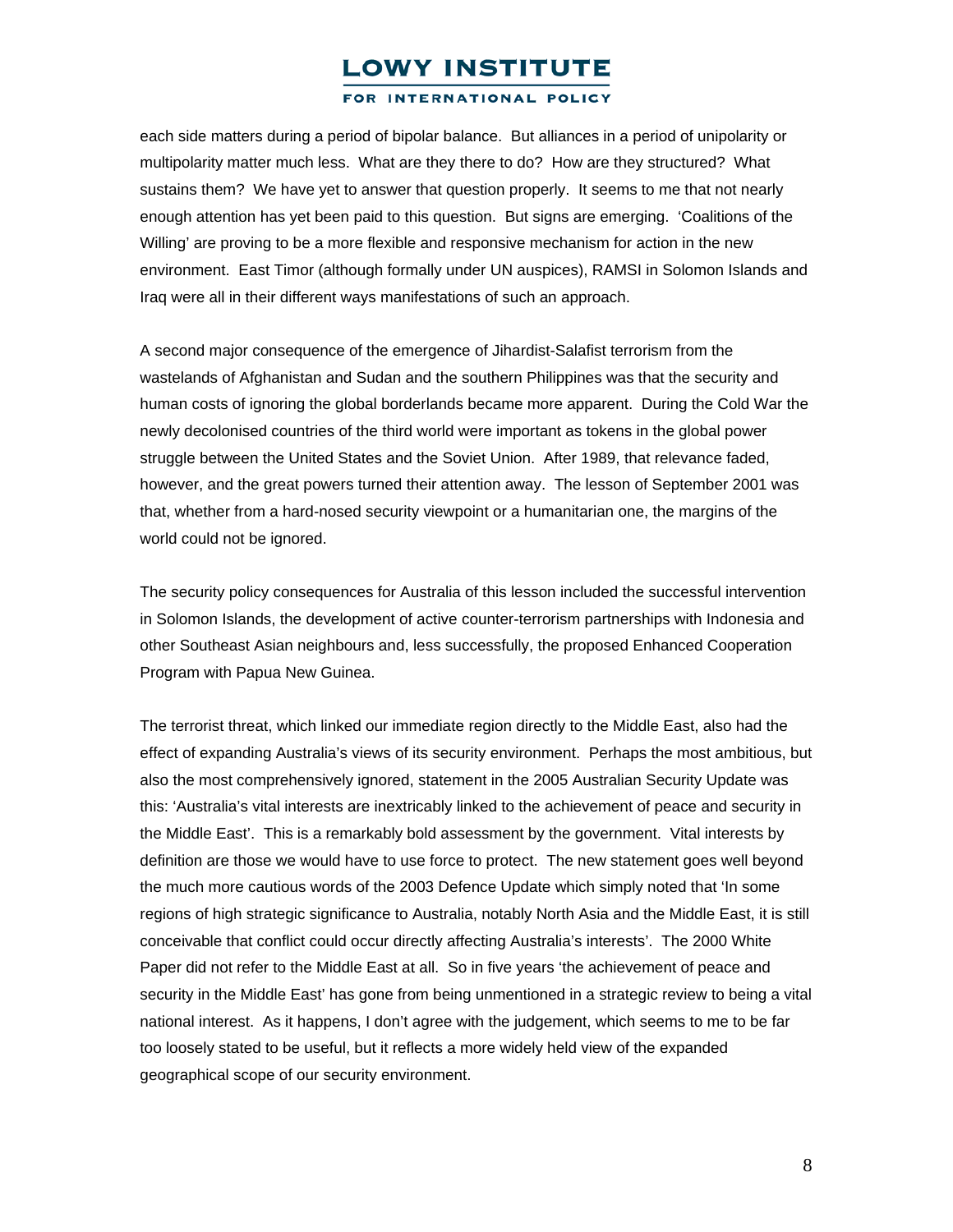#### FOR INTERNATIONAL POLICY

In addition to a geographical expansion, we have also experienced an expansion in the sources of security threats. Because lying beneath the emergence of internationally focussed terrorism was a deeper change in the international system - the rise in the number and importance of transnational actors; that is, groups outside the state system but with the desire and capacity to influence world politics. This was another result of globalisation.

Globalisation in its contemporary form is the outcome of a technological revolution in travel and communications, including mobile telephony and the internet, that blossomed during the transmillennium. Technology slashed the cost of transferring things – and particularly information - around the world. The figures are well known. The cost of a three minute transatlantic telephone call fell from about \$US250 in 1930 to a few cents today. And the internet brings communications costs close to zero.

One result was a huge increase in global economic interdependence. We saw the development of global supply chains in manufacturing and the explosion of trade and foreign direct investment. Another result was the transforming cultural impact of rapid flows of news and information through the internet and satellite television as well as the freer movement of people that cheaper transport facilitated.

The effect has been to blur distinctions between the domestic and the foreign. Whether you are talking about the economy or health or domestic security, the line between the external and the internal is far less sharp than it once was.

Another consequence of globalisation, as my Lowy Institute colleague Alan Dupont has argued persuasively, has been to give resource issues like air and water, environmental issues like climate change and health problems such as HIV/AIDS and avian influenza, a sharper new security dimension.

However, structurally, the largest impact of globalisation has been to increase the impact of nonstate actors on world politics. Groups such as the East India Company or the Catholic Church, or what would these days be called 'epistemic communities' like the anti-slavery movement have always had an important impact on international relations. But globalisation has greatly expanded their number, as well as the number of transnational businesses, and has given them an importance they have not had before. During the 1990s the number of International Non Government Organisations (INGOs) quadrupled from about 6,000 to 26,000. It is now easier than ever to identify likeminded people, to communicate effectively with them and to marshal them to help change state policy, as environmental groups such as Greenpeace or the WWF have done. The Ottawa Convention on Landmines was the first international instrument I can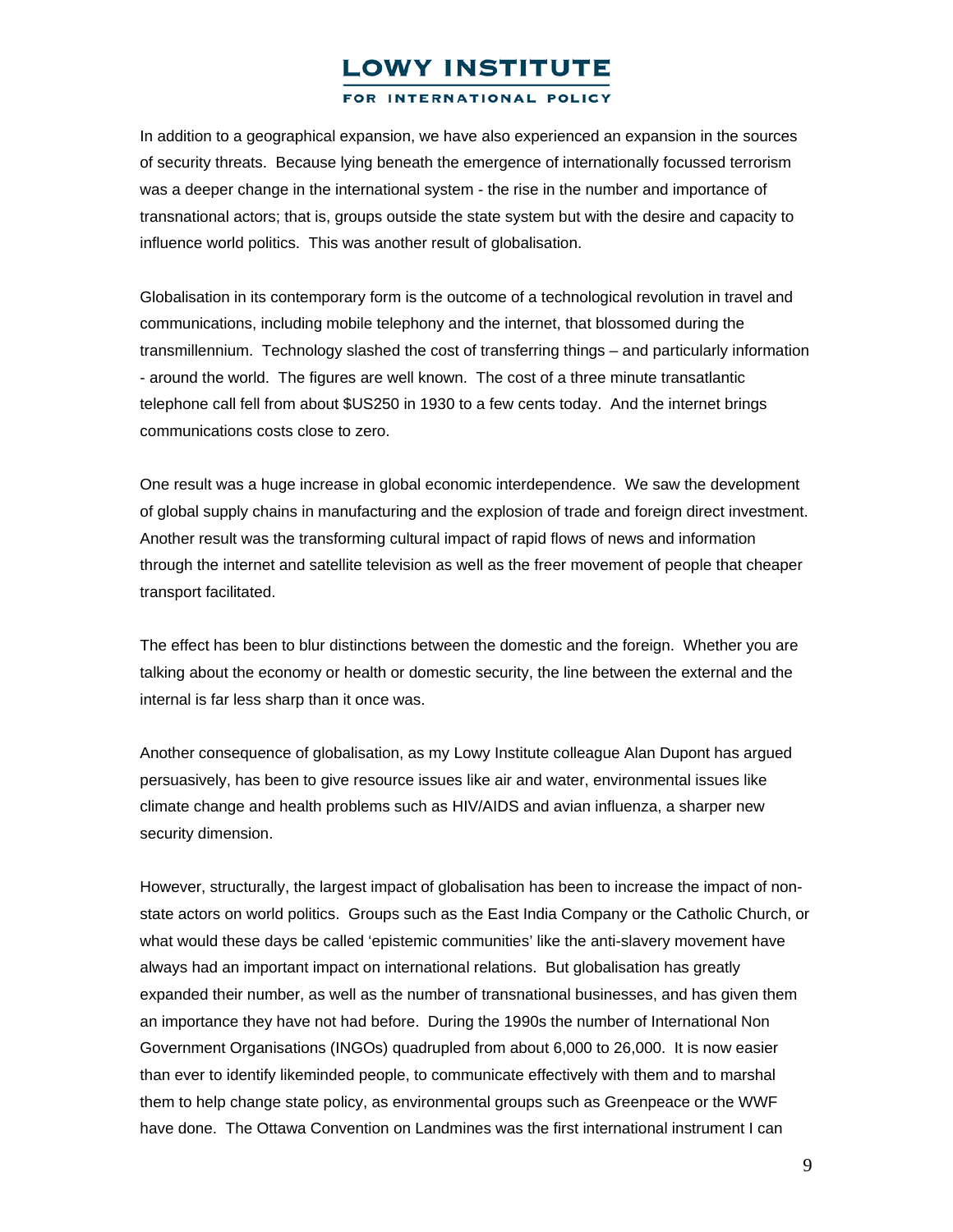FOR INTERNATIONAL POLICY

think of which was negotiated without the initial support of any sovereign government, except, arguably, parts of the Canadian. The campaign for international debt forgiveness is a more recent example.

There was a dark side to the growth of transnational actors as well. Organised criminal gangs, money launderers, people smugglers and terrorist groups like al Qaeda or Jemaah Islamiyah could just as easily use the tools of globalisation – ease of travel, efficient movement of capital, cheap and speedy internet communications, effective use of satellite television – to pursue their aims. The security threat terrorism posed was greatly magnified by the erosion of the nuclear non-proliferation regime and the emergence of new nuclear weapons states such as Pakistan, North Korea and now possibly Iran. The potential for non-state groups to secure access to weapons of mass destruction from non-, or at least quasi-, state proliferators of weapons of mass destruction like A.Q. Khan's network, introduced an entirely new and worrying dimension to our security concerns.

Piece by piece the structure of the state-centred Westphalian system is coming under pressure. Core norms like non-interference in the internal affairs of other countries are being eroded. One of the few positive things to come out of the failed anniversary summit of the United Nations was the slow emergence of a consensus on humanitarian intervention – the 'responsibility to protect'.

You can sense the inner tension and uncertainty among governments as they grapple with these delicate questions of sovereignty and the centrality of the state, and it applies to Australia as well. Surely one of the most striking lines from the 2005 Australian Defence update was the declaration that 'Non-state actors can, in some circumstances, constitute a strategic threat'. That is a remarkably important judgement. If it is true, profound consequences flow from it. It might still be arguable but it is not a statement that an Australian government could have made ten years ago.

It is clear that some of the old structures of post-World War Two global architecture cannot effectively survive in this new environment without wholesale change. The sheer number of new states – there are four times as many now as in 1945 – the shift in global power towards Asia, the erosion of the idea of untrammeled state sovereignty, the growth in the importance of non-state actors, the potential for some such groups to arm themselves with weapons of mass destruction, the expansion of globalisation and its blurring of distinctions between the domestic and the foreign, all combine to determine a shift in the way the world is organised.

The new model of 'coalitions of the willing' that emerged first in the area of defence and security has since spread into many other areas from the Proliferation Security Initiative to the G20 Group